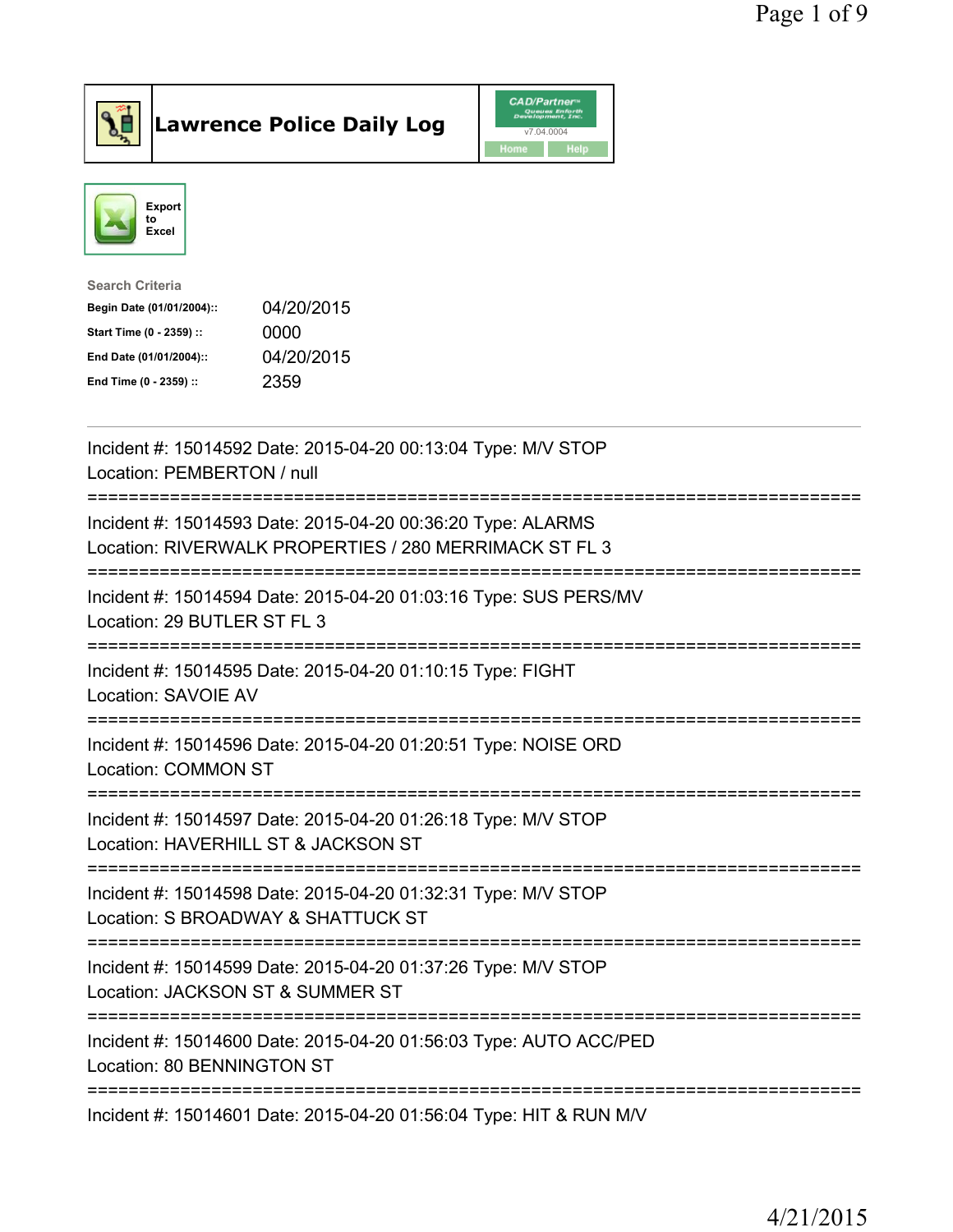| Location: 224 WATER ST                                                                                                          |
|---------------------------------------------------------------------------------------------------------------------------------|
| Incident #: 15014602 Date: 2015-04-20 02:19:56 Type: ALARMS<br>Location: 5 WOLCOTT AV<br>================================       |
| Incident #: 15014603 Date: 2015-04-20 02:26:36 Type: SUS PERS/MV<br>Location: 5 S UNION ST<br>================================  |
| Incident #: 15014604 Date: 2015-04-20 02:55:20 Type: NOISE ORD<br>Location: 89 HAVERHILL ST<br>;=============================== |
| Incident #: 15014605 Date: 2015-04-20 02:56:42 Type: NOISE ORD<br>Location: HAFFNERS / PARKER ST                                |
| Incident #: 15014606 Date: 2015-04-20 03:09:17 Type: ALARMS<br>Location: 198 GARDEN ST                                          |
| Incident #: 15014607 Date: 2015-04-20 03:24:37 Type: M/V STOP<br>Location: GRAFTON ST & WINTHROP AV                             |
| Incident #: 15014608 Date: 2015-04-20 03:25:14 Type: M/V STOP<br>Location: PARKER ST & SALEM ST<br>:=======================     |
| Incident #: 15014609 Date: 2015-04-20 03:28:21 Type: M/V STOP<br>Location: RT114                                                |
| :========================<br>Incident #: 15014610 Date: 2015-04-20 03:29:32 Type: M/V STOP<br>Location: SUNION & SALEM          |
| Incident #: 15014611 Date: 2015-04-20 03:32:33 Type: M/V STOP<br>Location: RT 114                                               |
| ================<br>Incident #: 15014613 Date: 2015-04-20 06:35:18 Type: HARASSMENT<br>Location: 296 HAVERHILL ST               |
| Incident #: 15014612 Date: 2015-04-20 06:36:21 Type: AUTO ACC/PI<br>Location: ALDER ST & WILLOW ST                              |
| Incident #: 15014615 Date: 2015-04-20 06:46:46 Type: STOL/MV/PAS<br>Location: 270 E HAVERHILL ST                                |
| Incident #: 15014614 Date: 2015-04-20 06:47:57 Type: M/V STOP<br>Location: CARVER ST & MERRIMACK ST                             |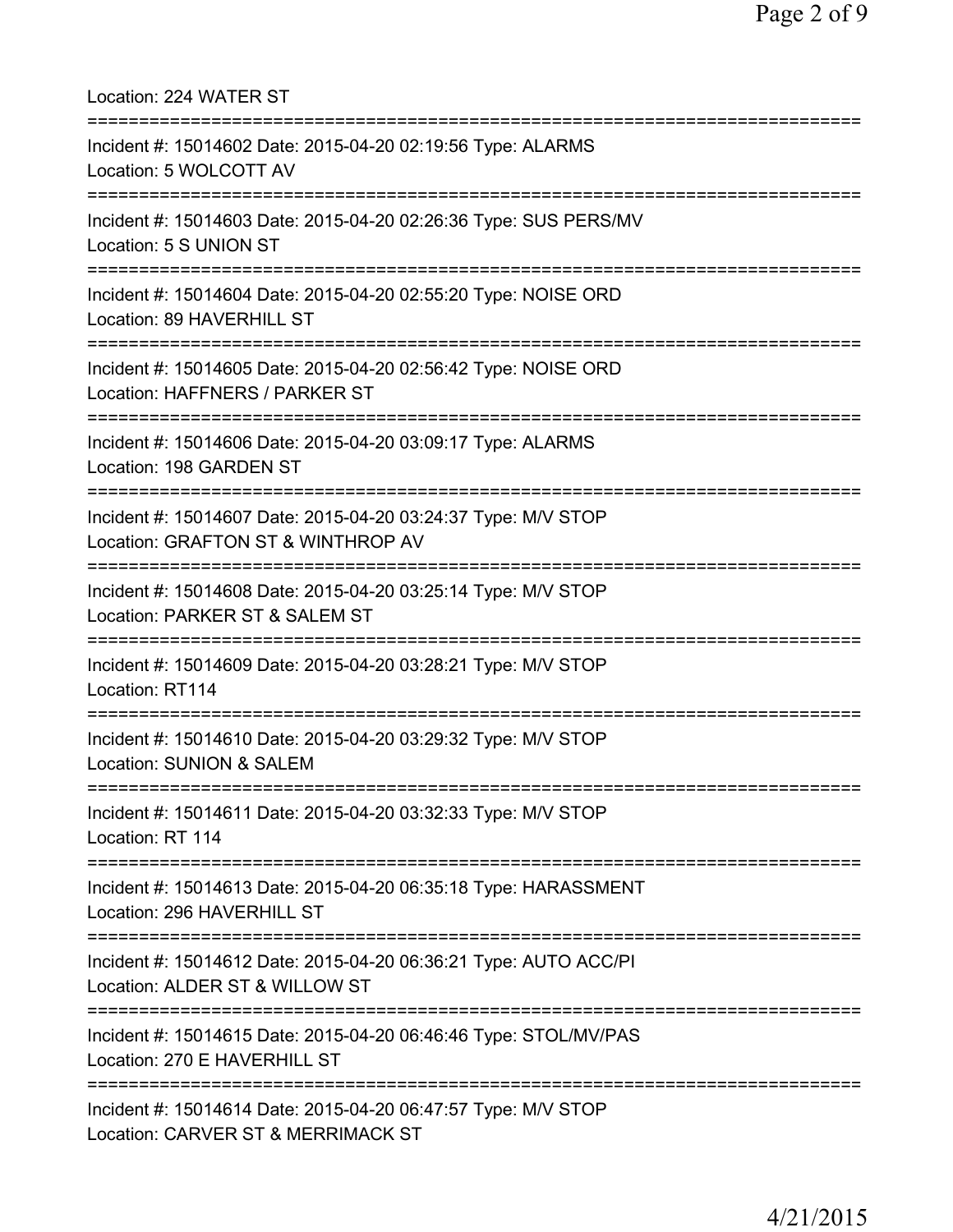| Incident #: 15014616 Date: 2015-04-20 07:05:25 Type: ALARMS<br>Location: 1 COMMONWEALTH DR                                                |
|-------------------------------------------------------------------------------------------------------------------------------------------|
| Incident #: 15014617 Date: 2015-04-20 07:07:45 Type: M/V STOP<br>Location: 205 BROADWAY                                                   |
| Incident #: 15014618 Date: 2015-04-20 07:08:55 Type: M/V STOP<br>Location: CARVER ST & MERRIMACK ST                                       |
| ====================<br>Incident #: 15014619 Date: 2015-04-20 07:09:37 Type: PARK & WALK<br>Location: 0 BROADWAY                          |
| Incident #: 15014620 Date: 2015-04-20 07:41:19 Type: TOW OF M/V<br>Location: 226 WATER ST                                                 |
| Incident #: 15014621 Date: 2015-04-20 07:43:28 Type: M/V STOP<br>Location: RIVERSIDE DR & WACHUSETTS AV<br>============================== |
| Incident #: 15014622 Date: 2015-04-20 07:48:24 Type: M/V STOP<br>Location: S BROADWAY & HOLLY                                             |
| ========================<br>Incident #: 15014623 Date: 2015-04-20 07:49:25 Type: M/V STOP<br>Location: ESSEX ST & RIVERSIDE DR            |
| Incident #: 15014624 Date: 2015-04-20 07:50:05 Type: M/V STOP<br>Location: ALLSTON ST & MARSTON ST                                        |
| Incident #: 15014625 Date: 2015-04-20 07:55:41 Type: M/V STOP<br>Location: MARBLE AV & WATER ST                                           |
| Incident #: 15014626 Date: 2015-04-20 07:57:39 Type: STOL/MV/PAS<br><b>Location: 8 CURRIER ST</b>                                         |
| Incident #: 15014627 Date: 2015-04-20 07:59:32 Type: ALARMS<br>Location: 101 AMESBURY ST                                                  |
| Incident #: 15014628 Date: 2015-04-20 07:59:42 Type: CLOSE STREET<br>Location: PARK ST & SPRUCE ST                                        |
| Incident #: 15014629 Date: 2015-04-20 08:00:50 Type: ALARM/HOLD<br>Location: SUPERMAS / 775 ESSEX ST                                      |
|                                                                                                                                           |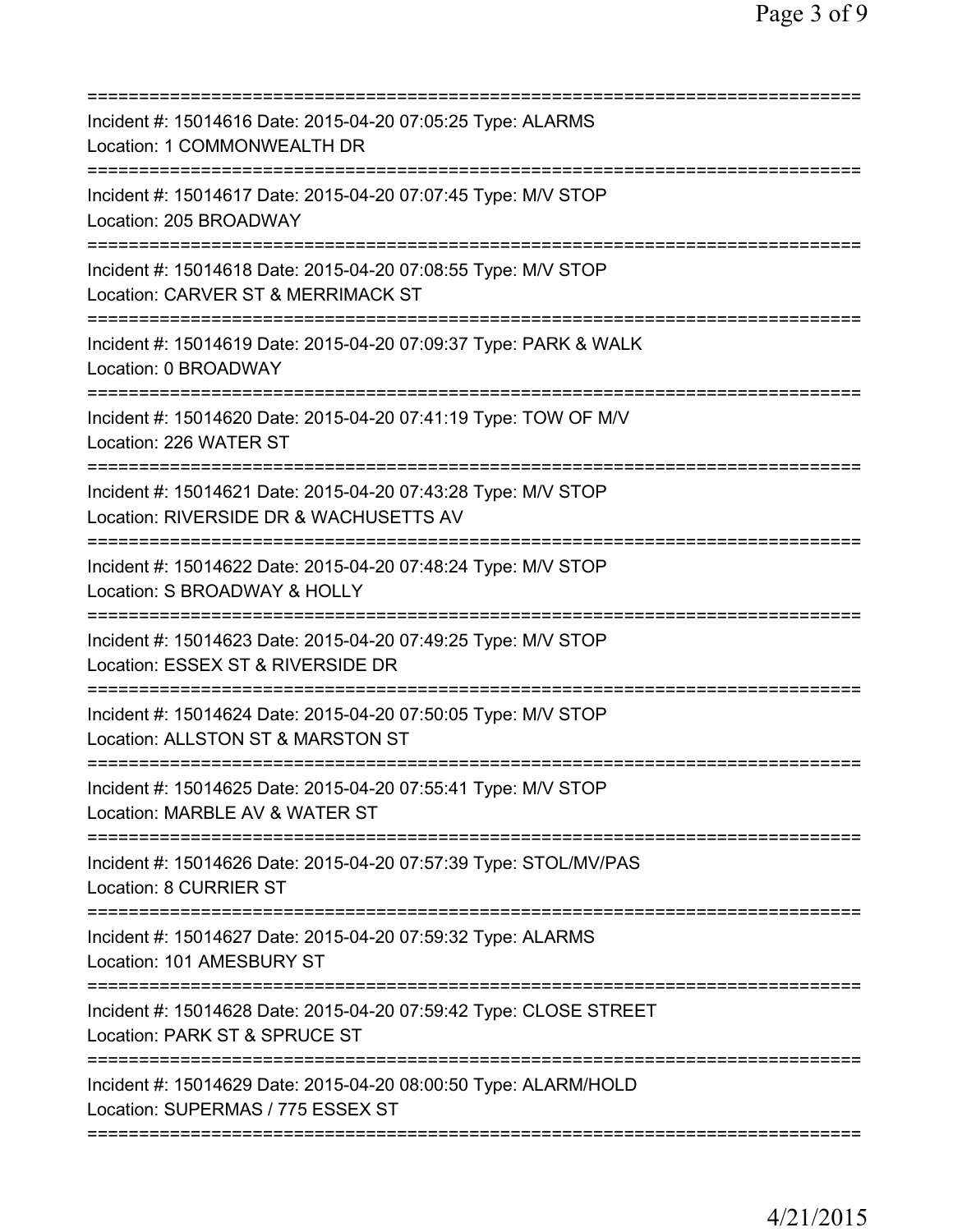| Incident #: 15014630 Date: 2015-04-20 08:08:00 Type: CLOSE STREET<br>Location: DORCHESTER ST & WINTHROP AV                           |
|--------------------------------------------------------------------------------------------------------------------------------------|
| Incident #: 15014631 Date: 2015-04-20 08:15:34 Type: M/V STOP<br>Location: ELM ST & NEWBURY ST                                       |
| Incident #: 15014632 Date: 2015-04-20 08:17:59 Type: LARCENY/PAST<br>Location: 196 EXCHANGE ST FL 2                                  |
| Incident #: 15014633 Date: 2015-04-20 08:38:30 Type: INVEST CONT<br>Location: 621 COMMON ST<br>====================================  |
| Incident #: 15014634 Date: 2015-04-20 08:46:55 Type: MAL DAMAGE<br>Location: 11 WALNUT ST<br>================================        |
| Incident #: 15014635 Date: 2015-04-20 09:07:50 Type: MAL DAMAGE<br>Location: 315 PROSPECT ST #2<br>:==============                   |
| Incident #: 15014636 Date: 2015-04-20 09:27:36 Type: GENERAL SERV<br>Location: JACKSON ST & PARK ST                                  |
| Incident #: 15014637 Date: 2015-04-20 09:33:59 Type: PARK & WALK<br>Location: 0 BROADWAY                                             |
| Incident #: 15014638 Date: 2015-04-20 09:40:09 Type: FIGHT<br>Location: 81 CROSS ST FL 2NDFL                                         |
| Incident #: 15014639 Date: 2015-04-20 09:49:08 Type: STOL/MV/PAS<br>Location: 133 SALEM ST                                           |
| Incident #: 15014641 Date: 2015-04-20 09:51:40 Type: THREATS<br>Location: 19 TEWKSBURY ST FL 2NDFL                                   |
| Incident #: 15014640 Date: 2015-04-20 09:54:23 Type: MAL DAMAGE<br>Location: 6 INMAN ST #11<br>;==================================== |
| Incident #: 15014642 Date: 2015-04-20 09:54:38 Type: ALARM/BURG<br>Location: 67 WINTHROP AV                                          |
| ===================================<br>Incident #: 15014643 Date: 2015-04-20 10:08:54 Type: FUNERAL ESCOR<br>Location: S BROADWAY    |
| ====================================<br>Incident #: 15014644 Date: 2015-04-20 10:19:05 Type: ALARM/BURG                              |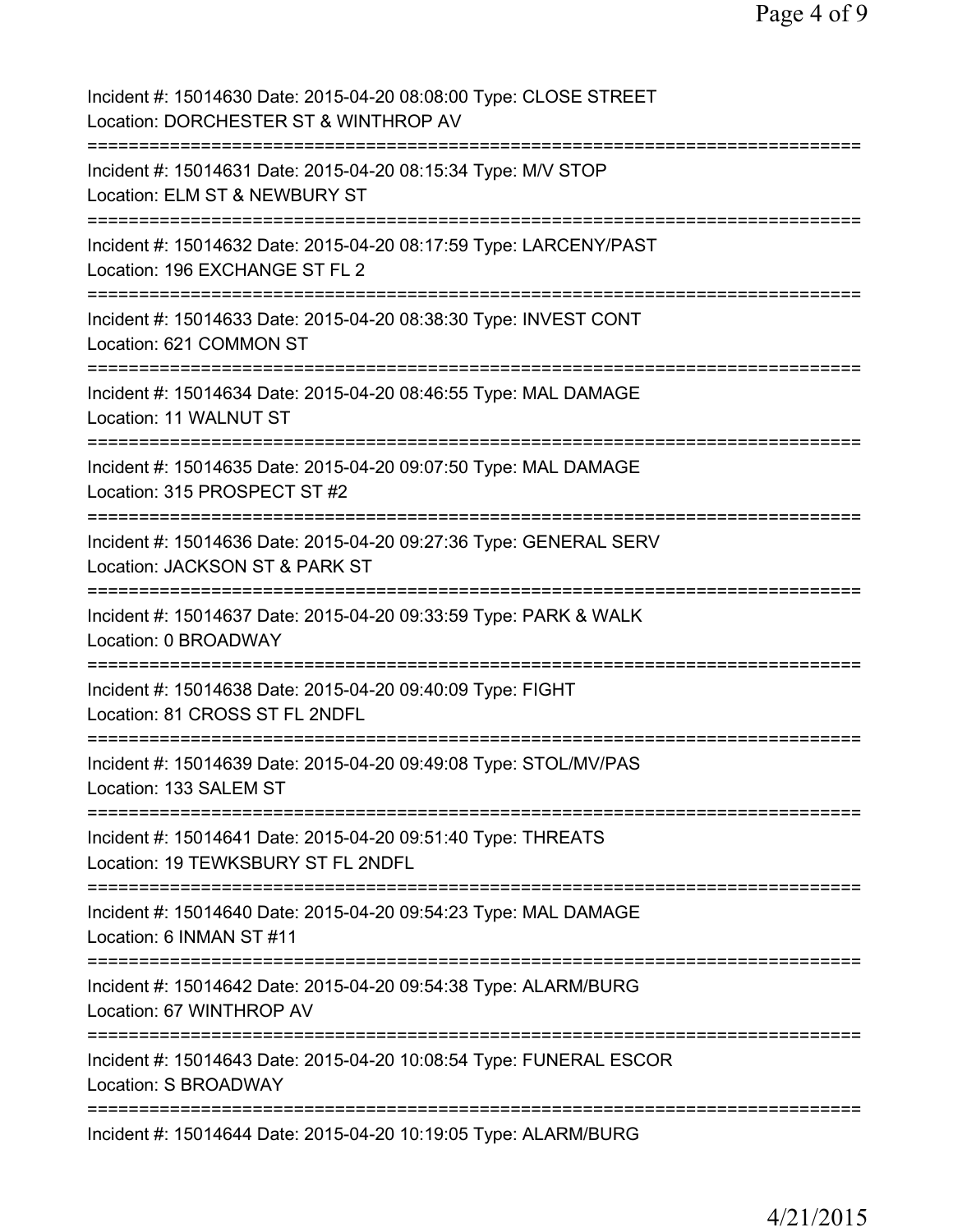Location: MELO RESD / 69 CAMBRIDGE ST =========================================================================== Incident #: 15014645 Date: 2015-04-20 10:19:48 Type: STOL/MV/PAS Location: 50 OREGON AV =========================================================================== Incident #: 15014646 Date: 2015-04-20 10:20:59 Type: E911 HANGUP Location: 3 STEVENS ST #APT B =========================================================================== Incident #: 15014648 Date: 2015-04-20 10:54:11 Type: B&E/PAST Location: POLLO TIPICO / 190 LAWRENCE ST =========================================================================== Incident #: 15014647 Date: 2015-04-20 10:54:38 Type: SUS PERS/MV Location: 112 MARSTON ST =========================================================================== Incident #: 15014649 Date: 2015-04-20 11:04:10 Type: MAL DAMAGE Location: 3 APPLETON ST =========================================================================== Incident #: 15014650 Date: 2015-04-20 11:06:06 Type: M/V STOP Location: 66 S BROADWAY =========================================================================== Incident #: 15014651 Date: 2015-04-20 11:07:01 Type: M/V STOP Location: FALLS BRIDGE =========================================================================== Incident #: 15014652 Date: 2015-04-20 11:09:29 Type: LOST PROPERTY Location: 4 INMAN ST #15 =========================================================================== Incident #: 15014653 Date: 2015-04-20 11:14:46 Type: DOMESTIC/PAST Location: 270 CANAL ST #608 =========================================================================== Incident #: 15014654 Date: 2015-04-20 11:18:55 Type: MV/BLOCKING Location: 35 FLORAL ST =========================================================================== Incident #: 15014655 Date: 2015-04-20 11:40:53 Type: INVEST CONT Location: 133 ESSEX ST =========================================================================== Incident #: 15014656 Date: 2015-04-20 12:12:44 Type: MEDIC SUPPORT Location: 363 BROADWAY #2 =========================================================================== Incident #: 15014657 Date: 2015-04-20 12:25:34 Type: LARCENY/PAST Location: 33 BODWELL ST =========================================================================== Incident #: 15014658 Date: 2015-04-20 12:32:18 Type: COUNTERFEIT Location: DUNKIN DONUTS / 104 MARSTON ST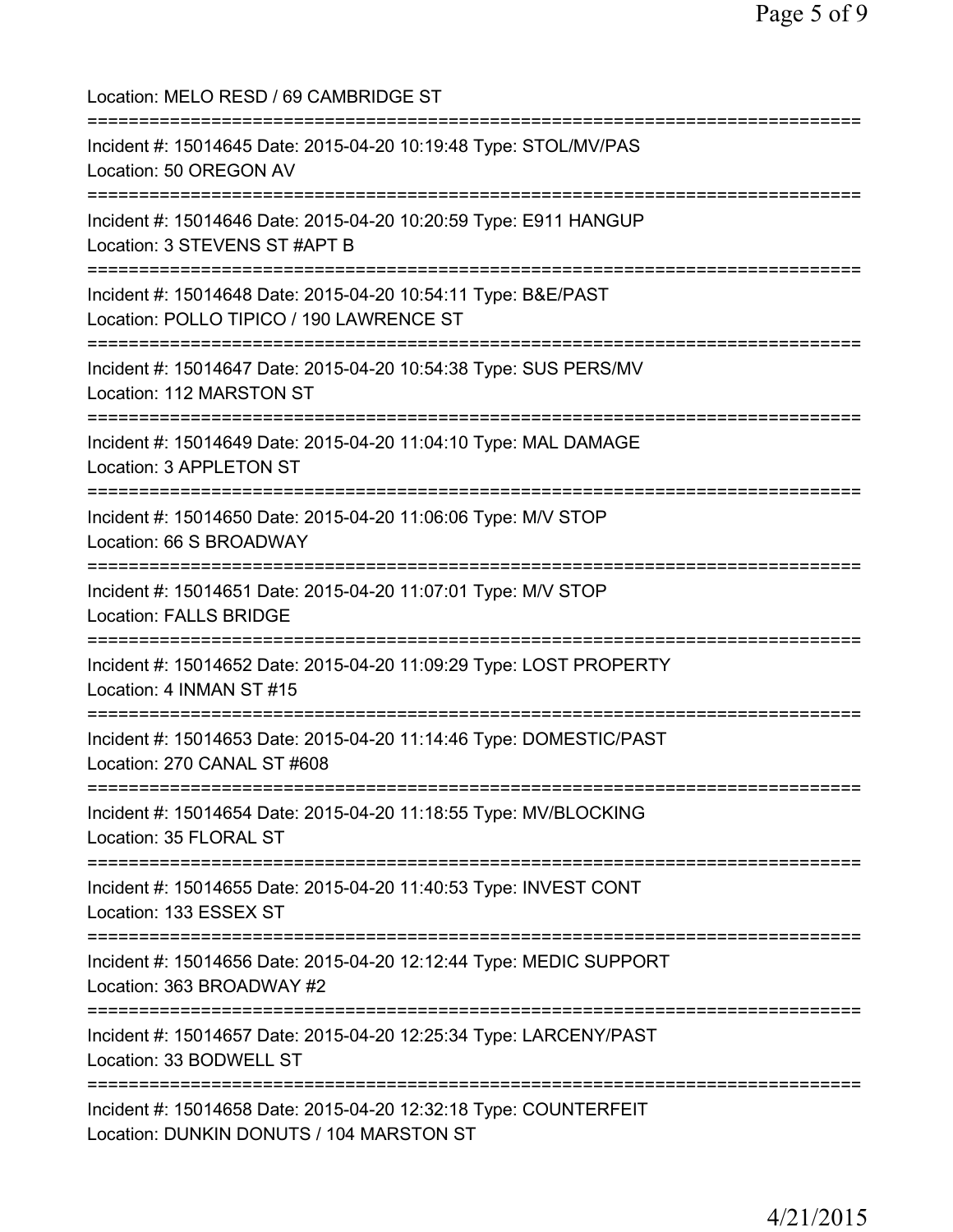| Incident #: 15014659 Date: 2015-04-20 12:33:57 Type: KEEP PEACE<br>Location: 425 S BROADWAY<br>=====================<br>:================ |
|-------------------------------------------------------------------------------------------------------------------------------------------|
| Incident #: 15014660 Date: 2015-04-20 12:52:01 Type: AUTO ACC/NO PI<br>Location: 348 LOWELL ST                                            |
| Incident #: 15014661 Date: 2015-04-20 12:56:45 Type: B&E/PAST<br>Location: LAWRENCE ST & PARK ST                                          |
| Incident #: 15014662 Date: 2015-04-20 13:39:17 Type: DRUG VIO<br>Location: DUNKIN DONUTS / 104 MARSTON ST<br>------------------------     |
| Incident #: 15014663 Date: 2015-04-20 13:56:35 Type: LIC PLATE STO<br>Location: 47 E PLEASANT ST                                          |
| Incident #: 15014664 Date: 2015-04-20 14:04:59 Type: SUICIDE ATTEMPT<br>Location: 59 TREMONT ST #APT 310                                  |
| Incident #: 15014665 Date: 2015-04-20 15:01:36 Type: KEEP PEACE<br>Location: 1 TREMONT ST                                                 |
| Incident #: 15014666 Date: 2015-04-20 15:17:24 Type: 209A/VIOLATION<br>Location: 77 EXETER ST<br>-----------------                        |
| Incident #: 15014667 Date: 2015-04-20 15:44:15 Type: CK WELL BEING<br>Location: 2 MUSEUM SQ #501                                          |
| Incident #: 15014668 Date: 2015-04-20 15:52:13 Type: M/V STOP<br>Location: 51 PARKER ST                                                   |
| Incident #: 15014669 Date: 2015-04-20 16:11:10 Type: MEDIC SUPPORT<br>Location: 139 JACKSON ST                                            |
| Incident #: 15014670 Date: 2015-04-20 16:23:42 Type: UNKNOWN PROB<br>Location: 101 S BOWDOIN ST                                           |
| Incident #: 15014671 Date: 2015-04-20 17:28:10 Type: M/V STOP<br>Location: FREDS AUTO REPAIR / 265 LOWELL ST                              |
| Incident #: 15014672 Date: 2015-04-20 17:31:11 Type: M/V STOP<br>Location: HAVERHILL ST & WEST ST                                         |
|                                                                                                                                           |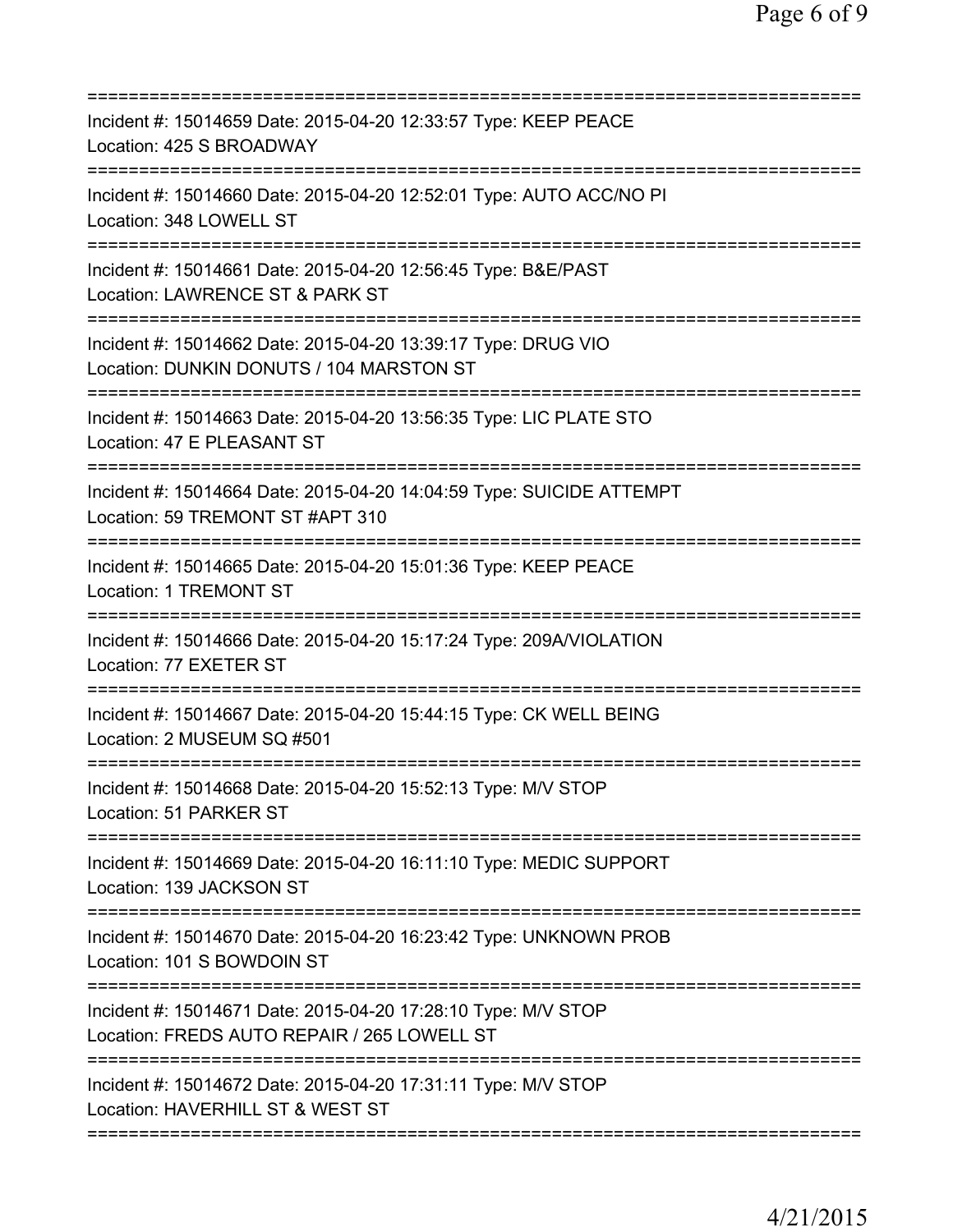| Incident #: 15014674 Date: 2015-04-20 17:38:32 Type: CK WELL BEING<br>Location: 2 MARSHALLS WY         |
|--------------------------------------------------------------------------------------------------------|
| Incident #: 15014673 Date: 2015-04-20 17:39:28 Type: M/V STOP<br>Location: LOAN USA / 92 BROADWAY      |
| Incident #: 15014675 Date: 2015-04-20 17:47:01 Type: MAN DOWN<br>Location: 9 BROADWAY                  |
| Incident #: 15014676 Date: 2015-04-20 17:51:47 Type: HIT & RUN M/V<br>Location: 25 CLARKE ST           |
| Incident #: 15014677 Date: 2015-04-20 17:56:11 Type: M/V STOP<br><b>Location: 32 LAWRENCE ST</b>       |
| Incident #: 15014678 Date: 2015-04-20 18:52:59 Type: M/V STOP<br>Location: HAVERHILL ST & WEST ST      |
| Incident #: 15014679 Date: 2015-04-20 18:58:55 Type: THREATS<br>Location: BIG N' BEEFY / 415 BROADWAY  |
| Incident #: 15014680 Date: 2015-04-20 19:01:07 Type: AUTO ACC/NO PI<br>Location: 27 FALMOUTH ST        |
| Incident #: 15014681 Date: 2015-04-20 19:24:22 Type: MEDIC SUPPORT<br>Location: 7 ODILE CT             |
| Incident #: 15014682 Date: 2015-04-20 19:49:24 Type: M/V STOP<br>Location: COMMUNITY AV & HAVERHILL ST |
| Incident #: 15014683 Date: 2015-04-20 19:57:22 Type: DOMESTIC/PAST<br>Location: 86 DORCHESTER ST       |
| Incident #: 15014684 Date: 2015-04-20 20:29:45 Type: DOMESTIC/PROG<br>Location: 112 WATER ST FL 2ND    |
| Incident #: 15014685 Date: 2015-04-20 20:31:26 Type: 911 HANG UP<br>Location: 91 OSGOOD ST FL 3RD      |
| Incident #: 15014686 Date: 2015-04-20 21:04:36 Type: M/V STOP<br>Location: BROADWAY & MANCHESTER ST    |
| Incident #: 15014687 Date: 2015-04-20 21:20:42 Type: M/V STOP                                          |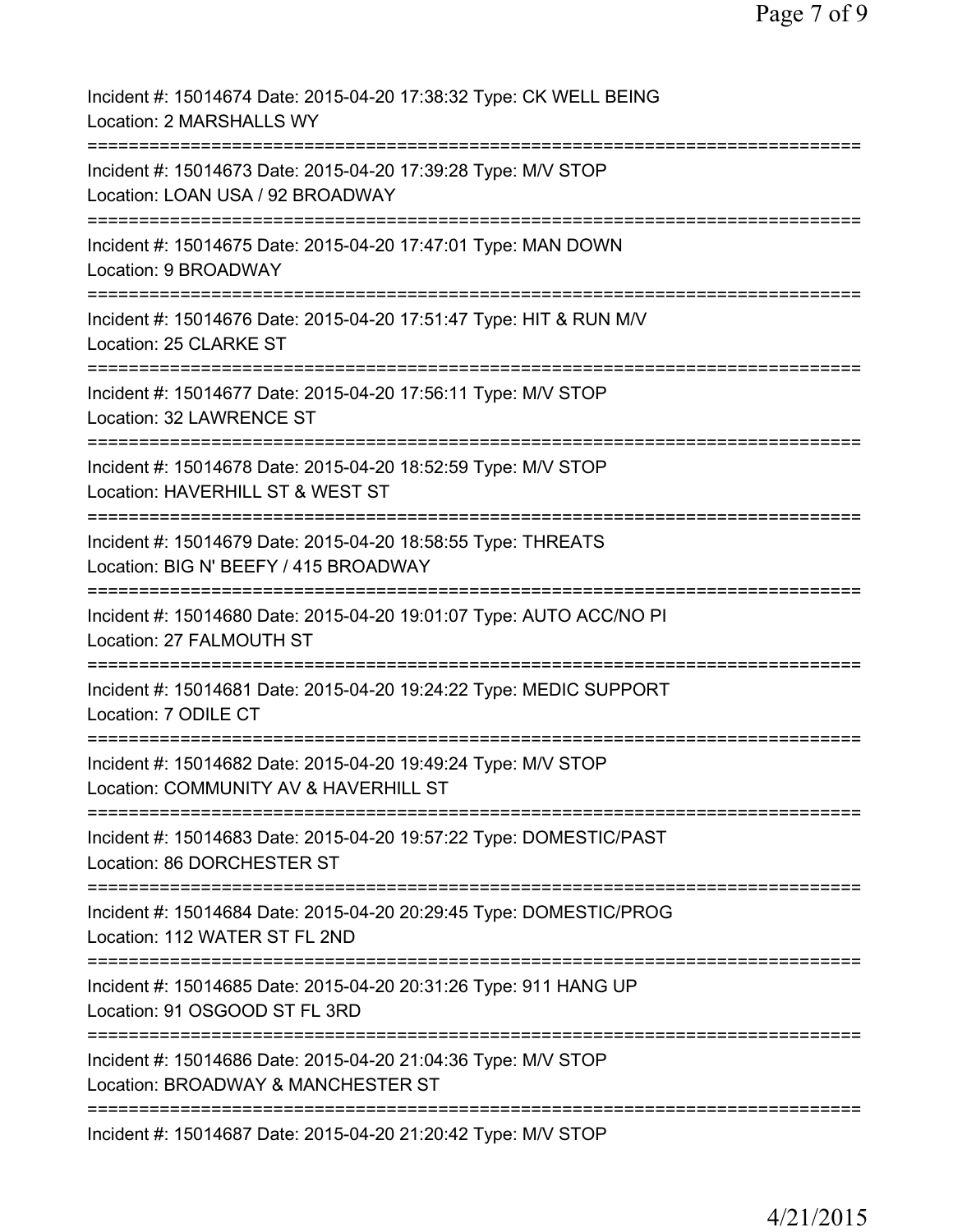Location: 173 BAILEY ST =========================================================================== Incident #: 15014688 Date: 2015-04-20 21:25:28 Type: M/V STOP Location: GALE ST & GREENWOOD ST =========================================================================== Incident #: 15014689 Date: 2015-04-20 21:28:20 Type: ALARM/BURG Location: M&K AUTO REPAIR / 134 WEST ST =========================================================================== Incident #: 15014690 Date: 2015-04-20 21:33:21 Type: DRINKING PUBL Location: POLLO CENTRO / 105 BROADWAY =========================================================================== Incident #: 15014691 Date: 2015-04-20 21:37:05 Type: M/V STOP Location: MERRIMACK ST & S UNION ST =========================================================================== Incident #: 15014692 Date: 2015-04-20 21:48:44 Type: M/V STOP Location: LAWRENCE ST & OAK ST =========================================================================== Incident #: 15014693 Date: 2015-04-20 21:50:40 Type: M/V STOP Location: MARKET ST & S UNION =========================================================================== Incident #: 15014694 Date: 2015-04-20 21:59:33 Type: UNWANTEDGUEST Location: 101 SHAWSHEEN RD #4 =========================================================================== Incident #: 15014695 Date: 2015-04-20 21:59:49 Type: M/V STOP Location: ISLAND ST & UNION ST =========================================================================== Incident #: 15014696 Date: 2015-04-20 22:12:36 Type: M/V STOP Location: BROADWAY & DAISY ST =========================================================================== Incident #: 15014698 Date: 2015-04-20 22:18:31 Type: 209A/SERVE Location: 33 JUNIPER ST =========================================================================== Incident #: 15014697 Date: 2015-04-20 22:19:35 Type: DOMESTIC/PROG Location: 20 KNOX ST #20 =========================================================================== Incident #: 15014699 Date: 2015-04-20 22:32:55 Type: UNWANTEDGUEST Location: 101 SHAWSHEEN RD #4 =========================================================================== Incident #: 15014700 Date: 2015-04-20 22:34:21 Type: MAL DAMAGE Location: ESSEX ST & LAWRENCE ST =========================================================================== Incident #: 15014701 Date: 2015-04-20 23:21:36 Type: ALARMS Location: 9 BRADFORD ST FL 2ND